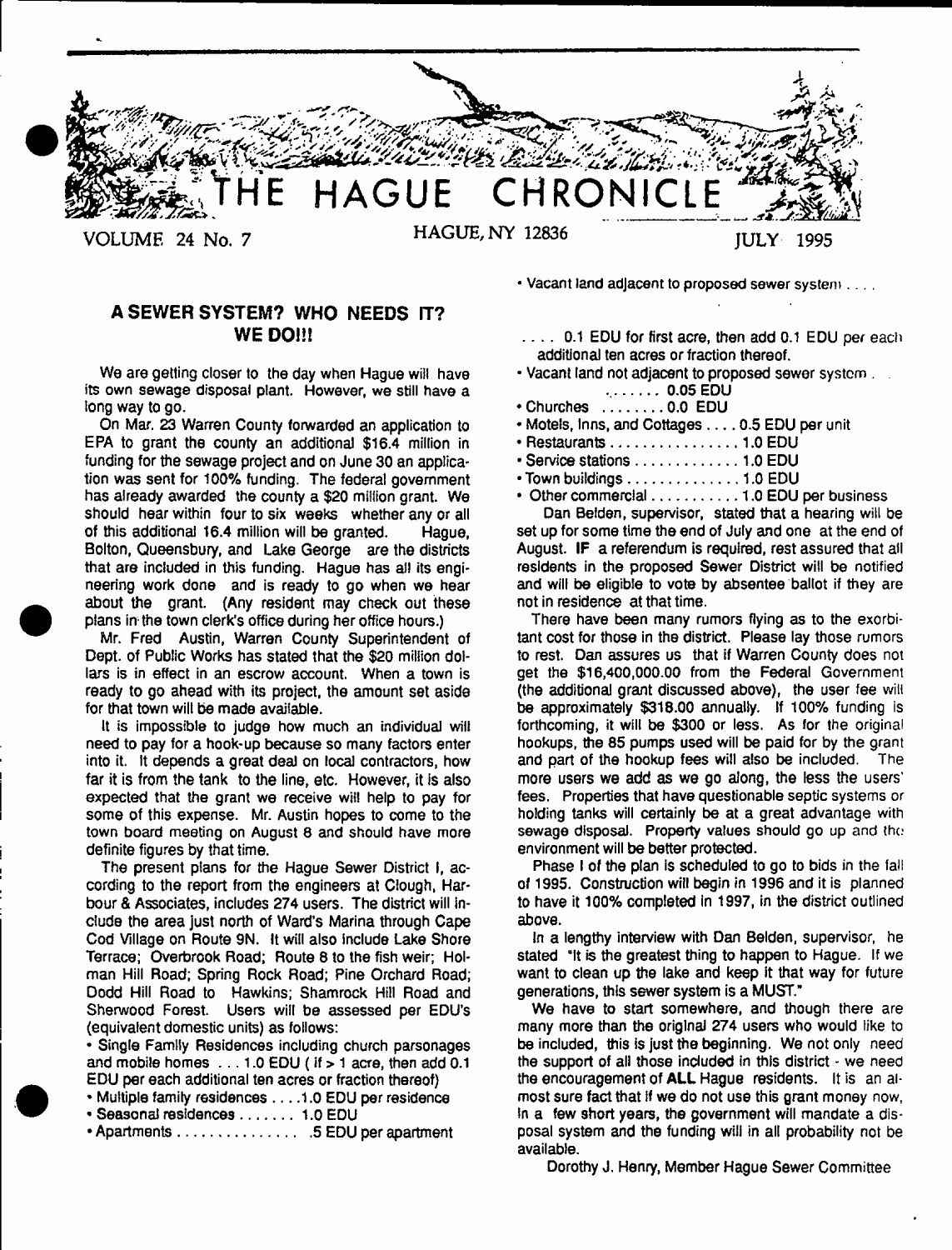**SENIOR CITIZENS CLUB** meeting has been cancelled **for July. A picnic is scheduled for the August meeting. If you plan to attend the picnic, please sign up at the Community Center.**

**A trip to Racquette Lake is being planned for Monday,** Sept. 18. A sign-up sheet is available at the Community **Center and we will take names, first come. There is room for 47 passengers on the bus. Most of the expenses will be paid from the Senior Citizens Fund. Trip is open to ALL SENIORS (50+) in Hague (summer or winter residents). Please sign up as soon as possible. The trip includes a luncheon cruise on Racquette Lake and possibly a visit to Sagamore Camp, one of the Adirondack Great Camps. Please sign up as soon as possible. For info, call Dottie Henry, 543-6633. To sign up call 543\*6161.**

# **SILVER BAY TO HOLD RED CROSS BLOOD DRIVE**

**On August 10, The Red Cross will be holding a blood drive at Bay View on Silver Bay Association campus. Blood is in very short supply at this time and the Red Cross urges the citizens of Hague to contribute blood on this day.. The hours are from 12 noon to 6PM.**

**Bayview is the second right turn past the Inn (coming from the north) and the first left coming from the south. There is parking behind Bayview.**

**Let's all rally around the Red Cross and show them that Hague residents are truly civic mindedl**

**AUGUST 10 - 12Noon - 6PM - BAYVIEW**

# **SILVER BAY PROPERTY OWNERS TO MEE^**

**The Silver Bay Property Owners Association will meet at the Hague Community Center on Tuesday, July 18 at 7PM. Mark Johnson is expected to talk about the Natilre Conservancy; a petition will be circulated to get the spebd** limit reduced along 9N in Silver Bay; and a date will be set for the next highway cleanup, besides other pertinent mat**ters. Ail property owners are urged to attend this meeting.**

### **SQUARE DANCES EVERY WEDNESDAY IN HAGUE**

**The Hague Chamber of Commerce is sponsoring summer square dances each Wednesday from July 5 to Aug. 23 at the Community Center in Hague from 7:30-9:30PM. Dances are open to adults, families, singles and couples. Caller - Stan Burdick. Come and join the fun.**

# **CHAMBER MUSIC AT GRACE CHAPEL**

**The 1995 season of chamber music at Grace Chanel will continue with a concert on Sat Aug. 5 at 7:30 at the chapel on Sabbath Day Point This concert will feature The HautSdys Trio, a woodwind group based in New York City. The concert will feature a wide mix of works, with pieces by Beethoven, Haydn, Gershwin, Hammerstein, and Irving Berlin, including selections from Broadway shows and popular classics.**

**The ensemble, made up of flute, oboe and bassoon, has played throughout N\ew York. All graduates of the**

**Manhattan School of Music, the group has appeared in several recitals at the Donnell Public Library, and have played in a variety of museums and public places throughout the five boroughs, as well as providing outreach concerts and children's programs in underserved areas of the city.**

**Freewill donations (suggested donation: \$5) will be taken at the door to help defray the cost of the concerts. For. additional information, call 543-6044.**

**These concerts are made possible in part with funds from the N.Y. Council on the Arts and Warren County, un**der the aegis of the Decentralization Program.

### **TICONDEROGA FESTIVAL GUILD BEGINS CONCERT SERIES**

**On Tuesday, July 18 at 8PM under the tent in Ticonderoga. The Syracuse Symphony Orchestra Baroque Ensemble will present a concert. The next concert of the season will be held on Tuesday, July 25th and will be The Woods Tea Company. This group was here two years ago and are back by popular demand. Woods Tea Company knows how to balance its repertoire, choosing the poignant and serious along with lighter themes.**

**On Tuesday, Aug 1, the Ko-Motion Movement Theater, dance, mime, juggling, clowning . . . executed with such** warmth that audiences and performers seem at home with **each other from the moment they step on stage.**

**John Rossbach and Chestnut Grove, playing and singing traditional American music, serious or sad. John's puns, tall tales and anecdotes keep audiences lighthearted. He is an established solo artist and also the lead**er of John Rossbach & Chestnut Grove, the bluegrass ensemble that won the '93 and '94 SAMMY AWARDS and **showcased at International World of Bluegrass.**

**The last concert of the season will be held on Aug 15 and is a return engagement of La Chic 'N Bones. "Bones" - five trombones, plus piano, bass and drums...Chic, their** lovely song stylist . . . features our own former Assembly**man, Jim King, now Judge King. The tent will certainly be swinging and singing on that nightl**

**All conoerts begin at 8PM. Season tickets are \$30. Individual concert tickets are \$8.00, general admission; \$7.00 for seniors; \$6.00 for students.**

**And don't forget the ARTS TREK XIII performances on Wednesday mornings at 10:30am under the tent. Geared basically for children, these performances also please their grandparents! On July 19 Jamie Greenberg in Imagine If. including art forms of mime, storytelling, body puppetry and singing. On July 26 Merry Go Round Playhouse, always a popular favorite, will present The Emperor's New Clothes: Aug. 2, the Ko-Motion Theater presents a program for children; Aug 9 Sally Rogers with the Newman Ottman Guitar Duo and on Aug 16 the Hudson Vagabond Puppets present Beatrix Potter's Jemima Puddle-Duck.**

Don't miss taking your kids to all of these performances!. **They are free and are made possible in part by the New** York State Div. of Youth (through the Essex County Youth Bureau), The IP Foundation, and the NY State Council on **the Arts.** 7/95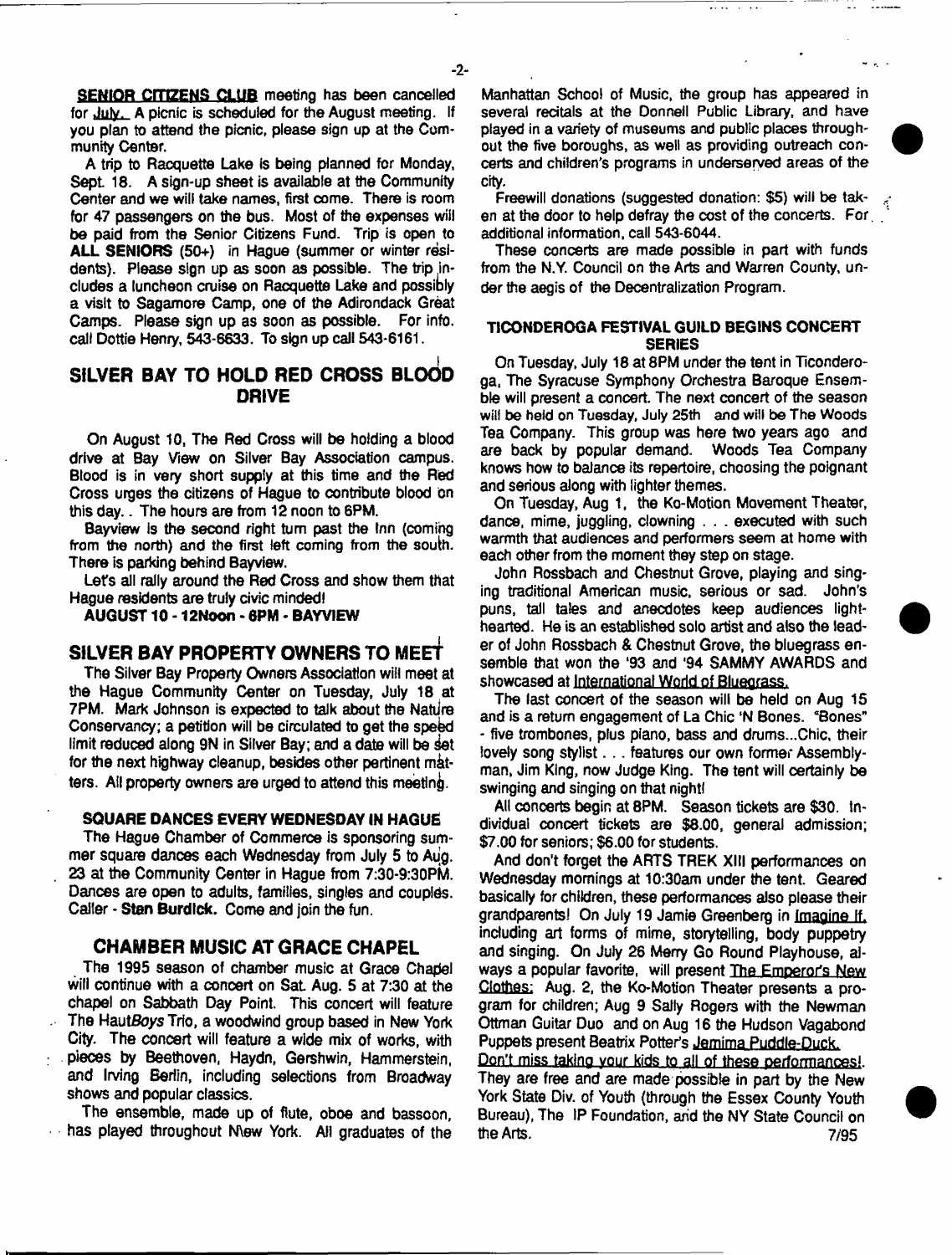### **ZONING BOARD OF APPEALS, JUNE 22,1995**

**With the public hearing still open, (continued from the ^ ^ la y public hearing), this meeting resulted in additional time being devoted to the ongoing saga of Ody's Restaurant (61-1-15) on Rt. 9N.**

**Chairman Ginn read a long letter from Mrs. E. Sapakoff explaining her position and asking how the board could justify any one of the four requirements used in granting a use variance, the four requirements being:**

- **1) Hardship**
- **2) Preservation of owner's property rights**
- **3) Reasonable return on investment**
- **4) Location of property (zone).**

**After listening to many more comments from the floor, several of the board members had questions concerning other options, hours, hardship or self-inflicted hardship, egress, etc. These discussions continued until a decision was made by the board to table the matter until the July meeting.**

**In other business:**

**•**

**Ma!aro(20-1 -35) Boat Storage on Decker Hill Rd. Project still on hold.**

**Lazarus (66-1-13) Sabbath Day Point Review process** still with Warren County Planning Board. . . .gl

### **SPECIAL TOWN BOARD MEETING, JUNE 23,1995**

**The town board met with Hague town attorney John « cDonald to consider how to proceed with the problem of dy's Restaurant A decision was made that when proper certification from the courts was received, Bill Bothe, Zoning Administrator, would serve the restaurant or Mr. Levy, owner, with a notice of violation and inform them they had 15 days to comply. Mr. Levy can still continue with his application for a use variance from the ZBA. This Is his right, according to law... gl**

**Ed: Letter was received from the courts and notificatibn given to Ody's on July 6 that they have 15 days in which to close... gl**

### **RECLAMATION WORKSHOP, JUNE 21,1995**

**Gene Salemi, SS&B, said a number of times at the reclamation workshop on June 21 that the good news is this project looks as if it will be very close to budget when completed.**

**A feasibility study anticipated the project would cost \$1,352,450 and at the time Mr. Salerni says that the total project at \$1,357,000.00 in direct outside costs to the town remain dose to budget. Even without additional funding which we are eligible for (and have applied for), the project compares favorably with the cost of capping and monitoring (approximately \$500,000), since by reclamation we will be recovering the land for other use. The reclamation should be completed by Thanksgiving of this te a r... gl**

# **PLANNING BOARD - JULY 6,1995**

**The Lake George Land Conservancy/Disbrow (40-1-37) Split Rock Rd. has requested a 2-lot minor sub-division that replaces the original request for a 7-tot sub-division. A motion was passed unanimously to approve and the mylar was signed. The conservancy will buy the land into Jabe Pond and Mr. Disbrow will keep the second lot. A contract is already in the works.**

**Doherty (41-1,2,3 & 2.8), Hollow Rd. with a nonconforming lot improperly recorded in 1973 was solved by retroactively combining and approving the two pieces of property listed above into a single piece. A survey has been made of of the property and with a signed mylar will be filed with the Warren County clerk's office.**

# **TOWN BOARD MEETING - JULY 11,1995**

**A moment of silence was observed in memory of Al Van Sleet who died on June 26 and Joe Bach who died on July11.**

**Helen Barton, Asst. Program Director, Silver Bay Assoc, spoke on the Child Care Facility at Silver Bay. Enrollment procedures will begin on July 19. (See article on p. 4)**

**A discussion was held on park regulations, in regard to bicycling in the park and how to enforce the two-hour docking rule. A check will be made with the WC Sheriff.**

**Dave Swanson complimented the board on its action in the improvements on the east and west side of the Community Center. Dan Belden, supervisor, complimented the supervisor of highways, Dave DeLarm, his crew, and Walt Waters for all the work they did on the landscaping and the basketball court, and also the Kiwanis Club for the new picnic tables and top soil which they contributed. A letter will be written to Mr. Pat Ida, president to thank the Kiwanians.**

**The minutes of the past several meetings were approved with the exception of adding to the 6/21 minutes that a part-time job had been created at the transfer station**

**A request from the Hague Baptist Church asking for paving of its parking lot (since it is used by town people for a turnaround) was denied.**

**A letter from DEC grants another 25% refund from the state (\$360,000) for the reclamation of the landfill project.**

**At Mr. Meola's suggestion, the old law books from the justice's office will be available for use by the public. He also reported from the town justice from Jan. to June 55 vehicle/traffic violaitions, 13 penal law, 35 EnCon, 5 civil cases and 6 small claims; total 114 cases and 30 still pending.**

**Mr. Meola reported that the assessor's plans do not include returning to Hague when his contract is up on Sep 30. As soon as the board has this in writing, it will begin process of looking for a new assessor.**

**We have a CETA employee who will be working three days a week in the Community Ctr. and Fri and Sat. at the landfill to help with the recycling.**

**Cont. on page 4 TOWN BOARD 7/95**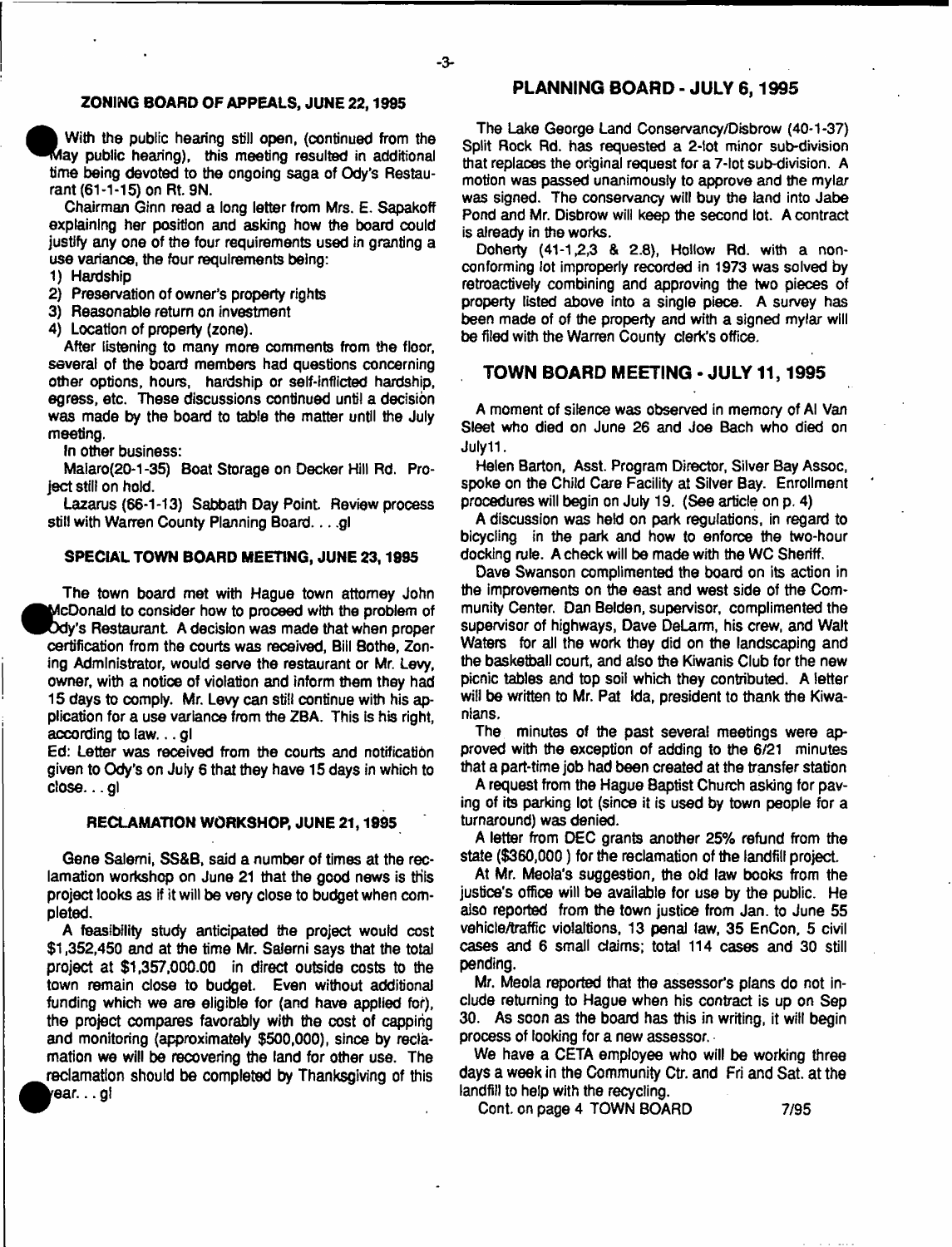### **TOWN BOARD (Cont. from page 3**

**A discussion was held concerning the recycling, it woutd be very helpful if the public would be more careful in their recycling by following the guidelines, which are printed on page 10 of this issue and also at the town hall.** Please cut and save. Items should be separated accord**ing to these Hague guidelines - not according you what you have been doing in other towns. Everything we recycle saves the taxpayers money. Odd Items that do not fit into a bag may be left with an attendant and the charge will be according to the item(s). Almost anything except garbage can be recycled. The less tonnage we have to take to the burn plant, the more we save!**

**The reclamation project is going very well, thanks to the help of the town crew. They are averaging about 1000 yards per day reclaimed.**

**Finance chairman, Unda Coffin, reports that we are pretty much on target with the budget.**

**The swimming program for toe youth is under way. 14 participated at beach and more at Silver Bay Assoc. Still spaces for more children from 5 & up. Every Wednesday at 3:30 at the park there is a puppet show called 'The** Case of the Polluted Lake". There is also a Native Ameri**can Festival on Aug 5 & 6. Mr. Meola, youth chairman, will try to get a field trip together for the youth.**

**Highway Dept. - Dave DeLarm, superintendent praised his crew for their diligence at the landfill. He explained** that some of the roadwork was behind, but they hope to **get caught up soon.**

An advisory committee for Small Cities Grant was appointed. It includes Linda Fish, Mellita Shattuck. Ann **pointed. It includes Linda Fish, Mellita Shattuck, Ann Johns, Kay Barton, John Brown, Bill Botho, Mike Bailey, Bill Glenn.**

**Recreation and Promotion: Arts & Crafts Fair will be held on Sat. & Sun., August 5& 6from 10AM -4PM .**

**Sewer Project: An informational meeting on the sewer project has been set for Tues., Aug 1 at 6:30PM. On July 7 Warren County notified 8 engineers to give proposals** for the project. We hope to have another informational **meeting at the end of Aug.**

**Dan Kane, Warren County Planning Coordinator, notified the town that there are some unclaimed funds (that other towns did not need) to use for the reclamation project. The supervisor will apply for some of these extra funds.**

**Resolution #17 - authorizes adoption of residential antidisplacement plan**

**Resolution #18 - authorize adoption of fair housing plan for Hague.**

**Dan Belden will write a tetter to Silver Bay Assoc, to as**sure them that the town would like to continue the good re**lationship that we now have with them. We hope to contin**ue to work with SBA for the betterment of the entire **community.**

**The county has hired a surveyor to survey Swede Mt..** We hope to acquire the tower and put a disk on top of it for the enhancement of the 911 emergency system. The **county hopes to buy 8 acres and have a walking trail from North Pond to the fire tower... djh**

# **COMMUNITY CHILD CARE CENTER**

**Yes, it's time!! Starting Wednesday, July 19th ENROLLMENT procedures will begin for the Community Child Care Center at Silver Bay Association.**

**Are you looking for quality care? A chance for your child(ren) to socialize and develop in a nurturing and healthy environment? Then sign up for either full day or half day care sessions!**

**On Wednesday, Aug 16 at 7PM there will be an** Open House at the Children's Pavilion. If you **have any questions or would like an application sent to you please call Helen Barton at 543-8833 any day during the week except Fridays.**

### **HIRING**

**Are you interested in a Child Care Teacher position or Teachers' Aide position and have qualifications and experience working with 6-week old babies to 5-year old children? If so, please mail your resume to Helen Barton, Assistant Program Director, Silver Bay Assoc., Silver Bay, NY 12874.**

# **WARREN/HAMILTON COUNTY PICNIC**

**The annual Warren/Hamilton County Senior Picnic will be held on Wed, Sep 6 (Rain Date: Sep. 7) at Battlefield** Park in Lake George. Grilled chicken, corn on the cob, **chips and watermelon will be served. Coffee and doughnuts will be offered to volunteers and early arrivals. The price of the meal is \$1.50, aftho no one will be denied a meal if unable to pay. Bring your own tablecloth and place setting of tableware (plates are provided). Because the Office for toe Aging needs to know in order to provide food,** please register to attend the picnic by phoning 543-6161. Last day to register is Aug. 24. . .ewa

# **HAGUE ARTS FAIR**

**The annual Hague Arts Fair will be held on Sat. & Sun., Aug 5 & 6,1995 at the Hague Community Center. According to Fran Clifton, fair organizer, all possible spots are now taken for this year's event (unless there is a cancellation), which means there will be approximately 40 exhibitors jam-packed into the Community Center and grounds, offering overflowing tables of handcrafted goods guaranteed to include something for everyone, including homebaked items. Hours are from 10AM-4PM both days.**

**Also available will be a concession stand, benefit of the Beste Scholarship Fund, manned by "Cindy Coon & Co.", offering hotdogs, plain or with Cindy's outstanding Michigan sauce, sandwiches, beverages and snacks. Cindy is looking for one or two volunteers to help on Sun, so please give her a call if you can give a few hours that day. 543-8858.**

**Try to stop by and browse through the many treasures offered at this year's fair!. ,ks 7/95**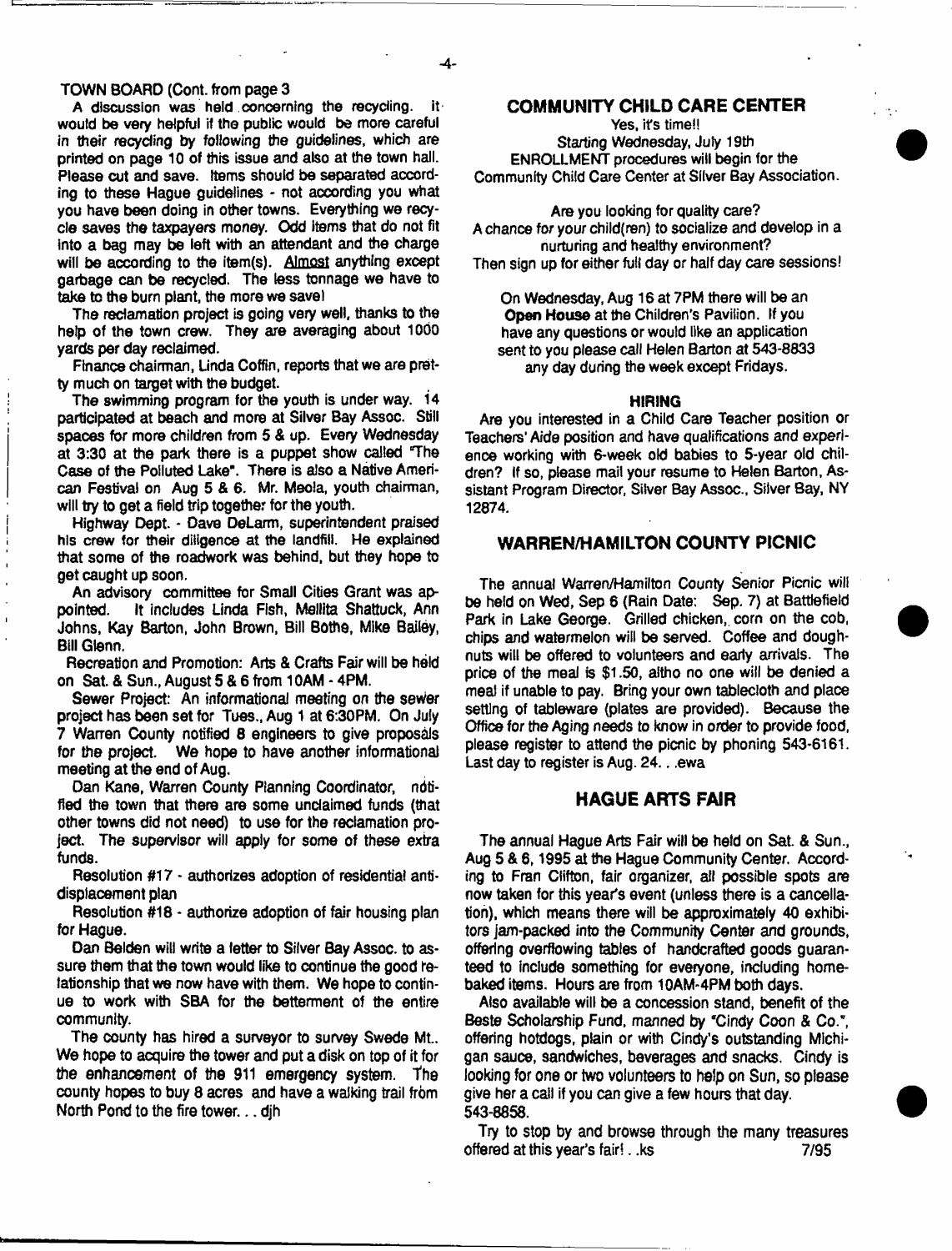### **KIWANIANS DEDICATE PICNIC TABLES**

- 5-

At a recent gathering of some Kiwanians, town board<br>embers and representatives of the senior citizens and<br>press, David Iuliano, vice president of the Kiwanis Club<br>dedicated the covy pippin tables which they had commis-**' At a recent gathering of some Kiwanians, town board »mbers and representatives of the senior citizens and dedicated the new picnic tables which they had commissioned Frank Koenig to build for the town. He stated that the Kiwanis Club was very happy to be of some assistance to the youth and seniors in Hague and they hoped they would continue a good working relationship with the town. The tables are located on the west side of the building. The Kiwanis Club has also been instrumental in' helping the town with the new grassy area on the west side and the baskelball court/skating rink on the east side of the building. The town is grateful to the Kiwanis Club .for their support in these endeavors.**

### **GRACE MEMORIAL CHAPEL SUMMER SERVICES**

**Historic Grace Memorial Chapel on Sabbath Day Point in Silver Bay continues its 111th year of summer worship, services. Worship is at 10 o'clock each Sunday through Sep. 3. The chapel is interdenominational and worship is led by a different minister each Sunday.**

**The ministers for the remainder of July are: July ife. Rev. Gerard J. Van Heest, Reformed Church in America, Holland, Ml; July 23, Rev. Robert B. Marr, United Church of Christ, Suffolk, VA; July 30, Rev. Gordon Robinson, Reformed Church in America, Whiting, NJ.**

**The worship leaders for August are: Aug. 6, Rev. Lee ^fc'anSlckle, U.M. Church, Penney Farms, FL; Aug 13, R^v.** Nickolas Miles, United Reformed Church of Rosen**dale,Bloomington, NY; Aug 20, Rev. Winston Saunders,** U.M. Church, Saratoga Springs, NY and Aug. 27, Rev. **Robert B. Marr. Rev. Charles Holliday, Reformed Presbyterian Church, Silver Bay, NY will complete the summer schedule on Sep 3. The chapel organist is Laura Meade, Hague. Special music is provided each Sunday by musicians from the Silver Bay area.**

**In addition to the worship services, the chapel offers** Its **second chamber music concert on Sat Aug 5. (see p2)**

**The chapel is also available for weddings, baptisms,** and memorial services. For more information call Carol **Babinsky at 543-6044.**

You are invited to come, worship the Lord in this beauti**fui old chapel. A warm welcome awaits you.**

# **LAKE GEORGE ASSOCIATION NEWS**

**As part of an on-going effort to provide information to the public and its members, the LGA is hosting weekly talks featuring subjects pertinent to the Lake George** Wa**tershed. Topics range in scope from casino gambling to hummingbirds.**

**The public is invited to attend the 7:30PM Tues. gatherings at the LGA Center on Rt. 9N (Luzerne Rd.) just west pf Northway Exit 21.**

**\* The first talk is July 11,** *David Smith: The Sculptor and His Work,* **followed by July 18** *Casino Gambling* **-** *What*

**•**

*Does this Mean to Lake George?;* **July 25,** *Archeology in Lake George:; Military Sites of the 18th Century;* **Aug. 1,** *Lake George: An Historical Perspective* **-** *General Knox enabled George Washington h* **Save** *Boston;* **Aug'8,** *Ze-* **>** *bra Mussels: Cradle to Grave - Is this Lake George's Next Problem?*: Aug 15, *Abraham Jacobi, MD:* George Connection Aug 22, Antique Boats in the Adiron*dacks and Lake George;* **and Aug 29,** *Blue Heron, Hummingbirds and Beaver: Treasures of the Lake George Watershed.*

*The LGA is dedicated to the preservation and conservation of Lake George and its watershed as a dean and beautiful resource, through education, advocacy and broad-based community involvement For more info., Please contact the LGA: 668-3558***.**

**THE L GA will celebrate its 110th anniversary with a grand supper buffet and mufti-media presentation "Historic Steamboats on Lake George." The event will take place at 6PM, Wed., Jul 26 at the Fort William Henry Motor Inn on Rt9, Lake George.**

**Following the supper buffet, Dick Kowell of Syracuse will , present a professionally produced and photographed pro-' gram on Lake George, "its steamboats and the places that they touched." The theme of the program which incorporates rare old photos, otd hand-colored postcards and oth**er materials, will create a steamboat ride in the early **· 1900's around the shores of Lake George.**

**Reservations for the evening are required at \$20 per person, contact the LGA at 668-3558.5**

### **HAGUE VOLUNTEER FIRE DEPARTMENT**

**Among our fund raising activities was the Pasta Buffet, which thanks to the Silver Bay Assoc., Michelle and her wonderful staff, was most successful. Over \$900 was raised; we thank the Silver Bay Assoc, and its staff for putting on this event for us.**

**The breakfasts and steak roast held on Father's Day weekend left us with a lot of weary volunteers. The accounts of this are not available yet, but we thank those who came and worked and those who came and ate . We couldn't do it without either!**

**On-going fund raiser: The rummage sale at the old Town Hall, presided over by Pat Swinton. We have lots of clothing, a Franklin stove in excellent condition, dishes, shoes, and many boxes of books. The sale hours are from 9AM - 2PM Mondays, Wednesdays, Fridays and Saturdays, with evening hours on Fri. from 6-8PM. Sat., July 29 wilt be Bag Day - all you can cram into one of our bags for \$1.00.**

*However* **- the sale will be closed on two Saturdays: Jul 15 and Jul 22.**

**Upcoming Fundraisers: On Sun, Aug. 6 a food sale will be conducted at the Arts and Crafts Fair. Please, won't you help us by contributing a food item that you have made or grown? Remember, this is Sunday, Aug 6, and contributions may be brought to the Communty from 8AM on. (SUNDAY ONLY)**

**And on Thurs, Aug 10 the Silver Bay Assoc. EMPS will be presenting SOUND OF MUSIC as a benefit for the Fire Dept. The EMPS show is always a high point in our summer season. We hope you will attend. . 7/95**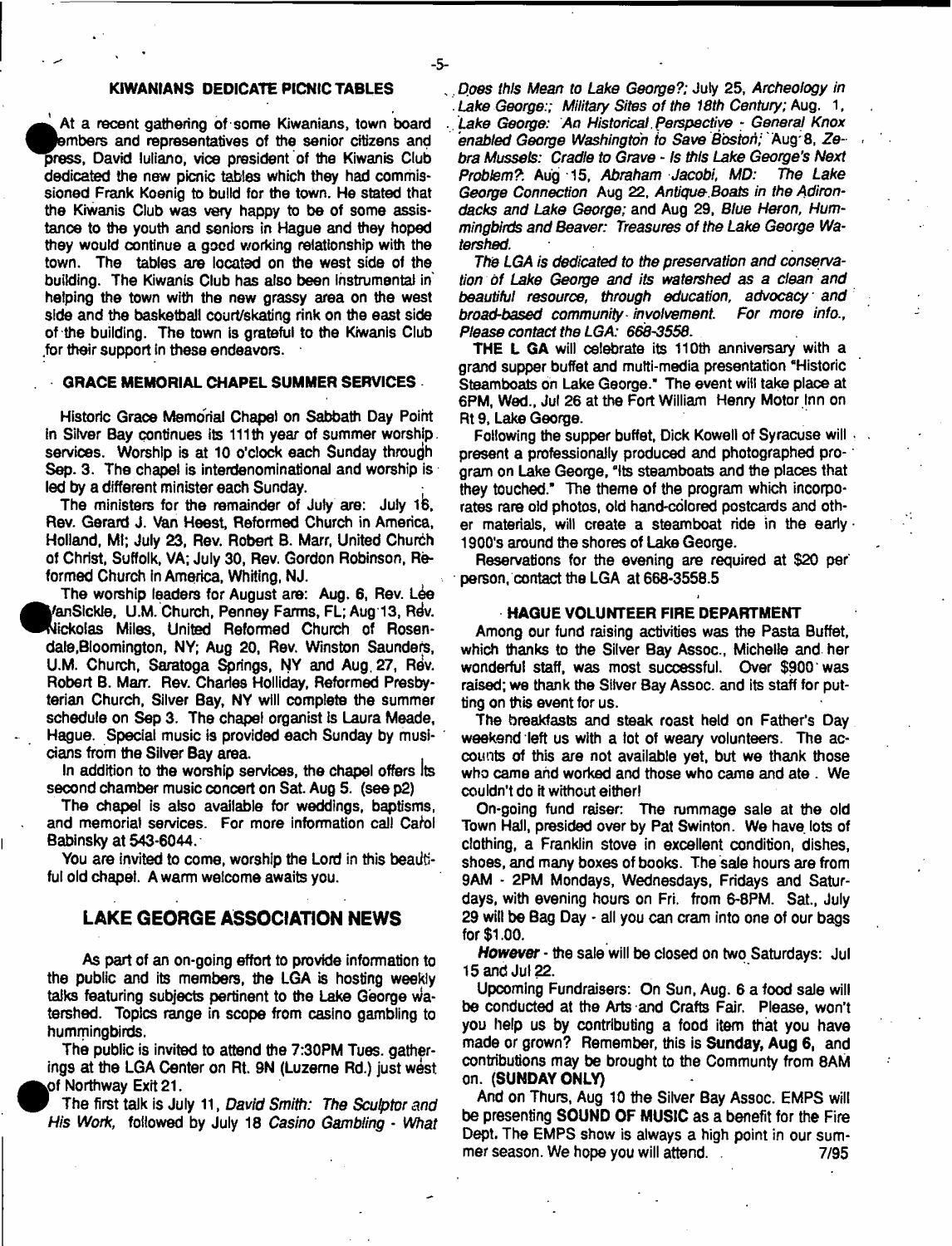# **COMMUNITY STORMWATER MEETING SET**

**Citizens of Hague will have an opportunity for suggestions and comments when the Hague Stormwater Committee holds its first community meeting on August 30 at 7PM at the Hague Community Center.**

**The Hague Stormwater Committee (HSC) is a group of volunteer residents, appointed by the Town Board to examine runoff problems and find solutions. The Committee's recommendations will be developed into a community stormwater management plan and presented to the Town Board. Committee members have met regularly since last fall and now want public advice and participation on their work thus far.**

**The focus of the committee is on community strategies. The committee has conducted walking tours of the Town to report about overall conditions in the Town. Individual properties will not be discussed.**

**Runoff problems can result when land is changed from its natural condition. Disturbed land and hard surfaces may increase the flow of runoff, sediment and pollutants. These changes can negatively effect downstream property owners, water quality of streams and lakes and other natural resources.**

**The problems take many forms from highway runoff, flooding, and erosion to deltas and the loss of fish habitat**

**Community solutions may include fixing stormsewer systems, stabilizing streambans and reducing road sand, to name a few.**

**The goal of the HSC is for the community stormwater management plan to identify and prioritize problems and recommend solutions and strategies. The plan is being** written by engineers and planners from C.T. Male Asso**ciates. Expenses are being paid by a grant of \$10,0b0 which the Town of Hague received from the Lake George Park Commission. The Commisson's Stormwater Planning Local Assistance Program has received a grant of \$10,000 from the Lake Champlain Management Conference. The Hague initiative is part of larger "whole watershed" approaches to protect water quality.**

**RUMMAGE AND FOOD SALE** will be held at The **Hague Baptist Church on Saturday, July 22 from 9 - ?. If you have any items in good condition, please call Kitty Zacharenko, 543-6852.**

# **CUB SCOUT PACK 21 NEWS**

**The pack wishes to express their gratitude for the friend**ship of our dear Cubmaster, AI Van Sleet. He will be great**ly missed.**

**A small group of Cubs and families enjoyed an eariy summer picnic at The Fish and Game Club. Bowlers** Ja**cob Lawrence., Josh Frasier, and Jason Frasier, received** their prizes for the Bowl-a-Ree and also their anniversary **patches from the Silver Bay Council Ring ceremony. An achievement bead was added to the Progress Toward Ranks awards of Jason Frasier, Joshua Frasier and Jacob**

 $\mathbf{r} = \mathbf{r}$ 

动力

**cob Lawrence. Keep it up boys!**

**Many thanks for all the bottles and cans and monetary donations!**

### **NATURE NEWS Laura Meade**

**Have you heard anyone speak of nuisance animals lately? At the mere mention of a pesky raccoon or a mysterious "critter" which squeals and dances in the wall partitions, immediate and emotional responses have been forthcoming. Here are a few of these comments, all from Hague residents!**

**• "Early one morning, while walking my dog, a red fox came right toward me, acting weird as it danced sideways and lifted its tail. Was it protecting its pups or could it have rabies? Fortunately the dog did not confront the fox, but walked quietly away''**

**• I saw a big, furry woodchuck in my pea patch, having a feast on new, green plants, some with developing pods. Tbo bad for him!\***

**• At night raccoons are digging up my flowers, then running next door to my neighbor's to do the same thing\***

What should we do about a large population of rab**bits at Sabbath Day Point? They are nibbling on all kinds of vegetation. I think predators kept the rabbit population down in past years, but not now!\***

**• There's a beaver in the bay - and you know what they do!\***

**• One morning I discovered that something had drained all the sugar water from my hummingbird feeder. After filling it, there was the same result the next night. So 1 moved the feeder in case a raccoon was drinking it down and I watched at the next early dawn while.one frantically performed gymnastics trying to get a sip. Now, as that raccoon scrambles up a nearby timber, it brushes against the wind chime and wakes me with a musical alarm before 6AM.\***

**• "Did you hear about the "EMP\* at the Silver Bay Assoc. who heard a strange noise while taking a shower? She looked around and saw a raccoon chewing a hole in the wall. The critter managed to get into the shower room where it spent some time before it was forcefully removed."**

**• "When I was on the phone the other day, a mouse ran around the living room and tried to scamper up the leg of a friend who was visiting. We screamed! That was right in the middle of the day!"**

**• What are we going to do about the two raccoons which got on our back porch at night through a hole they made in the screen? They "trashed" the place one night, knocking over a lot of things. It took us time and effort to clean up and then they did the same thing the next night"**

**• Take a look at those bam swallows building a nest against the side of my house above a fixture. Do you think a nest will stay there? What a mess!\***

**• Perhaps "havahart" traps are having some impact on the "nuisance wildlife, but maybe the animals are getting clever at their survival games (especially in this very dry season). If you have a serious problem with animals, you may contact Lonnie Swinton, Hague's Animal Control Officer, 543-6939.**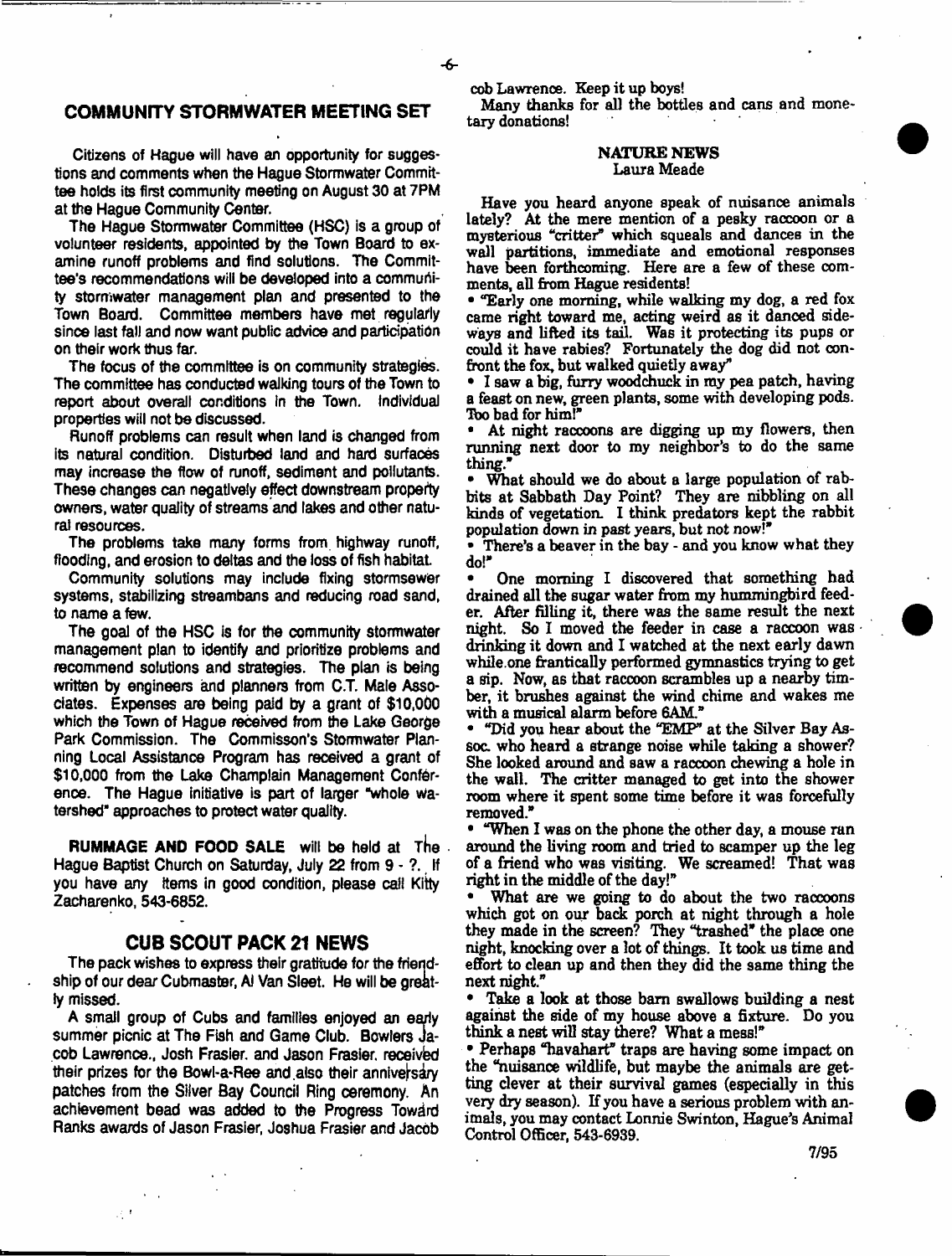# WEATHER NOTES

### **Mary Lou Doulin**

- 7-

**The big story about the weather is the drought- like conditions,that have persisted throughout this spring and summer. We have had beautiful days, quite warm in the 80's, very few clouds, maximum sunshine and generally it has been breezy.**

**A big heat wave Is predicted to come on July 13. The tv and radio have been warning us about what to do to avoid** heat exhaustion.

**While studying about water in school we teamed that the supply of water on our planet is constant. That means that the same amount of water we have today is the same amount that was present when the dinosaurs roamed the earth. However, at this time we are not getting our fair share. No burning is allowed in the town, because of such a high fire risk. The robins have been devastated due to the lack of rain.**

# **NATURE WALKS**

**Every Sat. morning during July and August at 7AM anti on Monday evenings at 7PM, Laura Meade will lead a nature walk in the Hague area from the Town Park. The trail and the distance will be decided by the group from the options offered.**

### **ANOTHER MOOSE SIGHTING**

**Recently Mrs. Lazarus, Sabbath Day Point (at the foot** of Tongue Mt.) was sitting on her porch at 6AM minding **her own business, when she spotted a large moose swimming toward her cottage, apparently having crossed the take from Huletfs Landing area. He tried to climb up bn the shore but lost his footing and was East seen swimming toward the lookout. As my grandson said, "Now you not only have to be careful to avoid deer with your car, ybu certainly don't want to hit a moose with your boat!". .djh**

### **READINGS BY THE BAY**

**Louise Meriwether will read from her work on Thufs, Jul 20 as part of an eight-week series of readings by nationally renowned authors. All readings are at 7:45p.m. at the Silver Bay Assoc. In Silver Bay. Admission Is \$3.00 A reception follows each reading. Other upcoming readings will be offered by Richard Tillinghast, The Snickering Witches, Gwendolyn Parker, Mark Nepo, Judith Johnson and Sandra Benitez.**

**To register or for more info, about this and other Writers** Voice programs, including writing workshops, please call **Sharon Ofner or David Bergh at 543-8833.**

### **RAMBUNGS FROM OUR HISTORIAN**

**"I often remember when Hague was a thriving town arid a resort community, like back in the 1920's. We had five hotels in and around the village, several summer camps**

**t**

**along the lake and a 9-hole golf course at Arcady and two general stores, plus movies at least once weekly. Every hotel had its tennis court and they had plenty of players. Basketball was a sport related to winter. Our only, court was In the school gym and the janitor wasn't letting' anyone in to play any time. My neighbor, up from New Jersey, said she takes her kids to Silver Bay to get onto a tennis** court. I'd love to see Monica Seles smash out a few on a **Hague court. I wouldn't be thrilled to see O.J. Simpson slam dunking a few out there or chasing another poor female victim of his rage. Remember, Monica took a knife in her neck a couple years ago. She's back again."**

**"In those days no one was concerned with finding amusement for kids. There were lots of famns here then and farm boys had their work cut out for them. Planting, hoeing, weeding, milking, churning, haying. You name it, we probably did it There were never enough girls or boys to help at hotels. Girts were glad to come up here from the city for a job at \$5.00 a week and board, good food and pleasant** surroundings. Tips were good in those days too. About **20 boys were needed as caddies at Arcady. Some came up'from Ti.l I think the got \$1.50 a round plus tips. That was good money and no taxes. Golf carts hadn't appeared by then to take the players around the course. They needed a boy to carry the hardware."**

**" I never heard a lawn mower until Father McCarthy bought one to use on the church property. Once it got away from him and cut a swath through the barberry hedge. I cut these lawns many times with a pusher. It took me 4 hours but they were smaller than now."**

**"As late as 1930 every family in town had a garden, either on the home lot or rented outside. Lawns were not beautiful, gardens were. For \$5.00 each I rented the present Fire House site and the present Steitz lawn and had wonderful gardens two summers or until I had a full time job. Art Rand's garden was the Catholic parking lot when Art owned it. As a kid about 19181 rolled the Rock & Rye tennis court Try and find it now. That place was a summer estate until the house burned in 19278. Mother keep boarders there two summers during WWI".**

**"Even the hotels had gardens.but away from the hotels. My Uncle B/.A. Clifton owned the Dodd Hill property and hired a man to care for the gardens up there. He also had a sawmill and hired a miller from Whitehall. R.J. Bolton owned a lot of land up where the Town Reservoir is now. The Trout House gardens were up there. Smith Sexton owned what is not the Trailer Park by Green Acres. That was the garden for the Mohican House located where Ody's Restaurant stands. The Risings owned a hotel near the lake. They had an electric incubator in their chicken house up the hill. They raised their own broilers, thousands of them, for the hotel. I suppose fresh meat came in on the steamboats. We had a meat market where the Town Bridge is now but that couldn't have supplied much. Refrigeration was Lake George ice piled into the many ice houses by the hotels and private homes."**

**Historian Clifton West invites you to come to the Town Center to visit the Hague museum. MOST INTERESTING Clffton will be 87 years young on Aug 26. HAPPY BIRTHDAY and thanks for a good Job, well done.**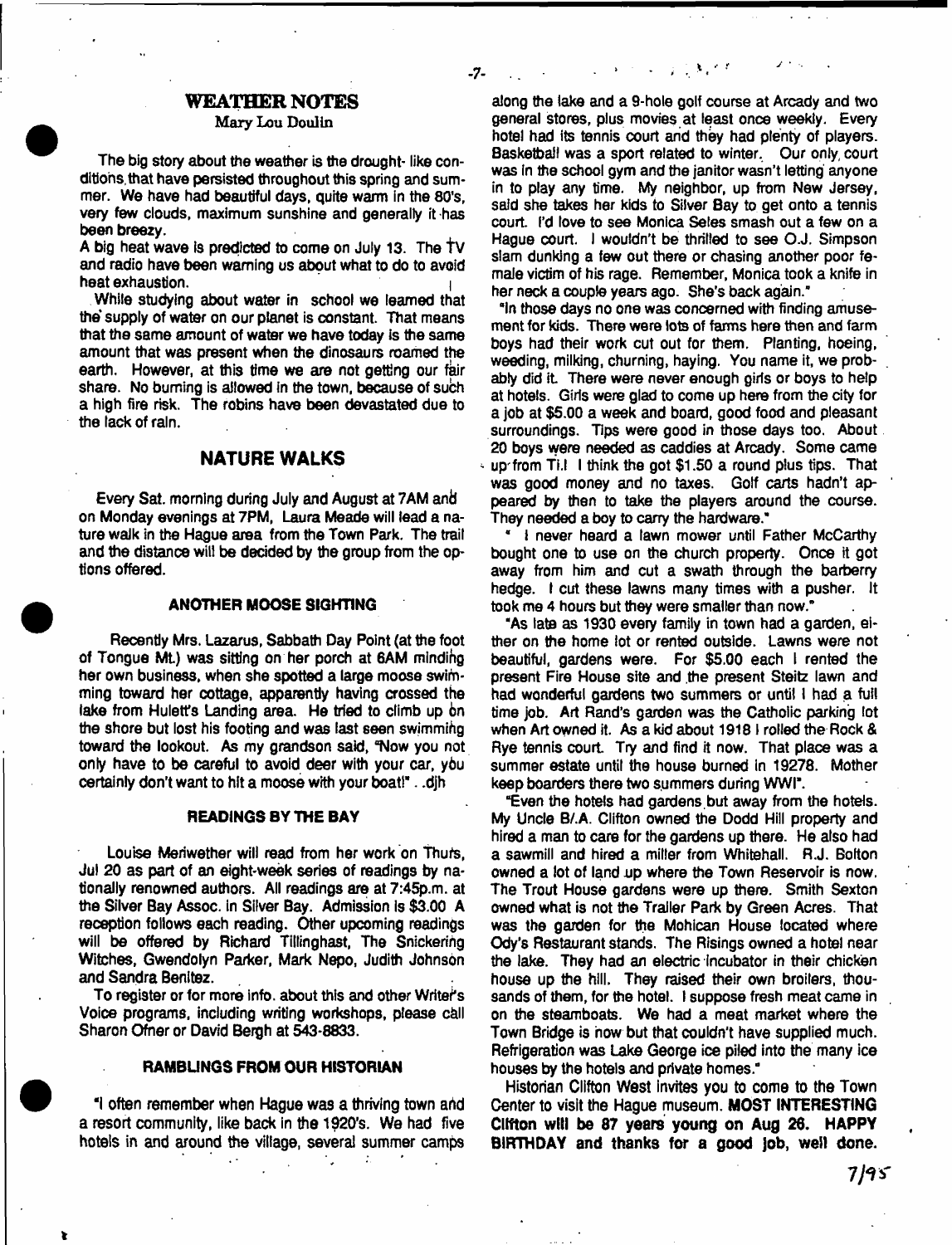# **RECYCLING CHECKLIST:**

# *0* CLEAR GLASS

- 'Colorless glass *bottles ja rs only,*
- •Rinse out. discard caps & lids.
- •Labels & rings are OK.
- *"No ceramics, pottery, kitchen glassware, pyrex, window glass, mirror glass, lightbulbs, or glass with wicker or mesh covering.*

#### GREEN & BROWN GLASS छ

# •Bottles & jars only.

•Rinse out &,remove caps; labels are OK.

# .0 HDPE, PET AND VINYL PLASTIC

- \*Prepare only bottles and jugs-containers with a neck. *No* pails or tubs (no yogurt, margarine, or cottage cheese containers, motor oil bottles etc.)
- \*Prepare only bottle & jugs with one of these symbols on the bottom *(clear* V only)
- \* Remove and *throw away caps* and pumps. This is important to the quality of the plastics. **HDPF**

# **DEAL STEEL CANS**

- •Tin-coated steel cans like soup & dog food cans only *(attracted to o magnet.)*
- •Wash out cans.
- •Remove paper labels.

# Ef NEWSPAPER

- •Throw away all glossy advertising inserts.
- •Place in neat stacks.
- *\*Do not* tie in bundles or place in plastic bags.
- •Keep dry & clean.
- *"NO magazines, glossy inserts, telephone books, junk mail, or household paper.*

# *B* ALUMINUM CANS

- •Wash out and crush cans.
- •Remove paper labels if present.

# *B* CARDBOARD

- ♦B row n ''corrugated cardboard" boxes and brown kraft paper bags are OK.
- •Empty, flatten and keep clean & dry.
- *"NO boxboard or paperboard* (no cereal boxes, milk cartons, etc.)
- *•NO pizza boxes.*
- *\*N 0 wax or plastic-coated cardboard.*

# 107 MAGAZINES, GLOSSY INSERTS, JUNK MAIL '& HOUSEHOLD PAPER

•Call for location and times for recycling.

# **EX TELEPHONE BOOKS**

•Recycle with your magazines. •Call for location and times for recycling.

# gf SCRAP METAL, CARS & APPLIANCES

•Call your local town office to gel information on deliver ing to your town collection site, •There may be fees for certain items.

# YARD WASTE.

\*Start a home composting bin in your yard *for food and*, *yard waste* (contact our office for information on how to • get started), *or*

•Call your town office to find out about bringing your *yard waste only* to be composted near your recycling drop-off center. (A fee may be charged.)

# *B* TIRES

- •Remove from rims.
- •Bring to the recycling drop-off center at the town transfer station for disposal (a fee may be charged.)



# 0 OFFICE PAPER

•Businesses & institutions may contact the Warren-Washington County ARC at 793-4204.

# *B* PLASTIC BAGS

•Most plastic bags are low density polyethylene (LDPE.) •Some supermarkets are accepting plastic bags for recycling.

# **EZ HOUSEHOLD BATTERIES**

•Recycle at a local transfer station. Please do not put in trash that will be sent to waste-to-energy facility.

# **EXECTRONIC EQUIPMENT**

•Should be disposed of at the local transfer station as nonprocessible waste. Please do not put in trash that will be sent to waste-to-energy facility.

# **WHERE TO RECYCLE: \_**

Each town in Wanen County has a *recycling drop-off center* at its transfer station. In addition, Queensbury & Glens Falls have a transfer station on Luzerne Road that accepts recyclables. *Curbside collection* may also be available in your community. Call your local government office to find out whether the community or private haulers, have curbside collection services.

| the party of the control of the control of the control of the control of the control of the control of the control of the control of the control of the control of the control of the control of the control of the control of |          |
|--------------------------------------------------------------------------------------------------------------------------------------------------------------------------------------------------------------------------------|----------|
| <b>WARREN COUNTY TRANSFER STATIONS</b>                                                                                                                                                                                         |          |
|                                                                                                                                                                                                                                |          |
|                                                                                                                                                                                                                                |          |
| الموستورية التجميد                                                                                                                                                                                                             |          |
| <b>Bolton</b><br>ske Luzerne                                                                                                                                                                                                   | 696-2105 |
|                                                                                                                                                                                                                                |          |
| Chester<br>494-3952 -<br>Queensbury-Ridge Rd.                                                                                                                                                                                  | 745-4479 |
|                                                                                                                                                                                                                                |          |
| Hague.<br>—Luzeme Rd.                                                                                                                                                                                                          | 745-4478 |
|                                                                                                                                                                                                                                |          |
| Horicon <sup>-</sup><br>reek.                                                                                                                                                                                                  | 696-5602 |
|                                                                                                                                                                                                                                |          |
| Johnsburg;                                                                                                                                                                                                                     | 623-9614 |
|                                                                                                                                                                                                                                |          |
| Lake George                                                                                                                                                                                                                    | 623-3096 |
|                                                                                                                                                                                                                                |          |
|                                                                                                                                                                                                                                |          |















**&**

PETE



# *&*

**A**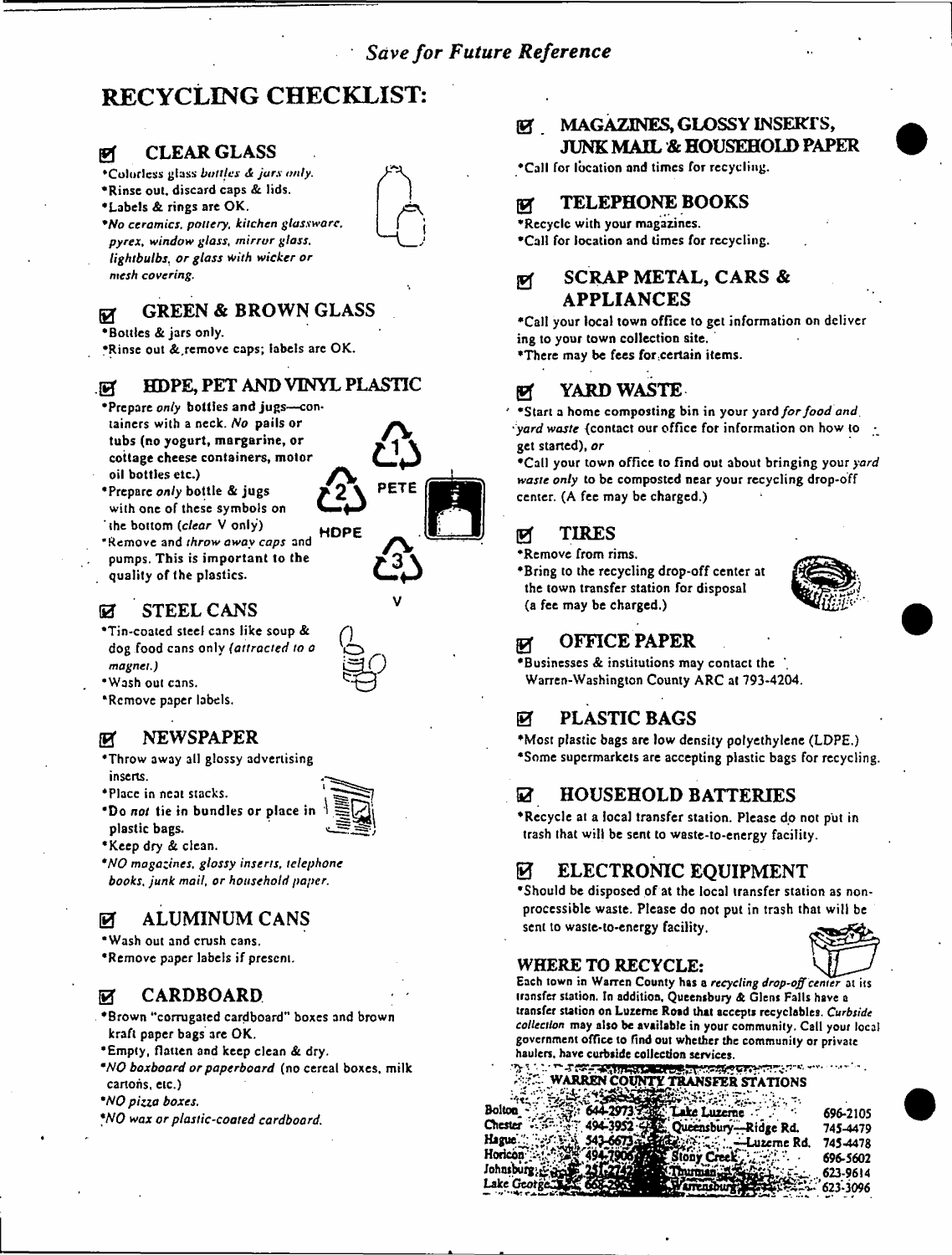

**MARRIED: Drake Darrin, son of Margaret A. Darrin, Hague and the late David M. Darrin to Laura Jean Ferone, daughter of Mr & Mrs. Joseph J. Ferone, Bronxville, NY. on June 17 at St. Augustine Church, Ossining NY. Reception was held at Lyndhurst Castle in Tarrytown, NY.**

**DIED - Robert J. Rising, 30, Brant Lake on June 13,1995 in the Glens Falls Hospital. Survivors include his parents, maternal grandparents, Ray and Evelyn Monroe, Hague, paternal grandfather, and two brothers.**

**DIED - Alfred F. Van Sleet. 71, Hague, on June 26 at Moses Ludington Hospital, Ticonderoga. He is survived by his wife, Betty, a son, a daughter, seven grandsons and a granddaughter. '**

**DIED: Joseph P. Bach, 70, New Hague Rd, Hague, bn July 11. A veteran of the U.S. Navy, Joe was a seaman in the Merchant Marines until .1980. He had been a resident of Hague since 1948. Two sisters survive him.**

During the graduation exercises of the Ticonderoga High **School, the following awards were made to Hague stu dents: Knights of Columbus Prize, ELIZABETH BRUNET; Mary Beste Memorial Scholarship Award, ELIZABETH BRUNET and JESSICA MARS; Delano prizes for Excellence in Scholarship, ELIZABETH BRUNET; Stephen J. Potter Education Award, ELIZABETH BRUNET, JESSICA MARS;. Hague Winter Carnival Award, ELIZABETH BRU-NET**

**•**

**As we wrote in last month's issue ELIZABETH BRUNET was the valedictorian of her class. We commend both of these girls in their pursuit of excellence.**

**JASON PLASS, son of Mr. & Mrs. Peter Plass, Silver Bay, was awarded his Master's of Business Administration, magna cum laude at the College of St. Rose recently. Jason was recommended for admission in the 1995 graduate addition of the national publication "Who's Who in Colleges and Universities" and was awarded a National Collegiate Student Government Award for his participation in student government**

**SCOTT GLENN, son of Mr. & Mrs. William Glenn, Hague, graduated with honors from Fordham Univ, earning his degree in Media Studies. Following high school in the Re**public of China, Mr. Glenn attended the U. of Ct. Then **moving to NYC he has had a successful career for** *iz* **years in Theatre Management. Three years ago he re**turned to college and at 42 is currently writing and direct**ing for major corporations.**

*If you tell the truth you never have to remember what you said*

**ACHIEVEMENT ROLL FOR Tl MIDDLE SCHOOL, 4TH GRADING PERIOD <Hague students)**

**Grade 8: MICHELLE DeFRANCO, DAVID FITZGE-RALD,**

**Grade 7: TAVISH COSTELLO, CHRISTINE FRASIER, PETER HUTCHINSON, KATHRYN RUTKOWSKI, EVE TROMBLEY,**

**Grade 6. KATIE BRE1TENBACH, ANNE JOHNSON, RYAN LAWRENCE, JOSH PLASS. CONGRATS!**

### **MIDDLE SCHOOL HOLDS PROMOTION EXERCISES**

**On June 23,1995 eighty-nine eighth graders were promoted to high school status. Among the "graduates" were Hague students KENNETH ANDREA, PATRICK AN-DREA, VICTORIA BELDEN, " MICHELLE DeFRANCO, "DAVID FITZGERALD, THORHAN GAUTREAU, JAMES GIRARD, "CHRISTINA LAWRENCE, NATHAN LAW-RENCE. \* Indicates honor students.**

**DAVID FrTZGERALD was the recipient of the NATION-AL SOCIETY OF THE DAUGHTERS OF THE AMERI-CAN REVOLUTION, for outstanding achievement in SO-CIAL STUDIES.**

**MICHELLE DEFRANCO, daughter of Mr. & Mrs. David DeFranco, Hague, will be returning to Clarkson University for the second summer for a one week program, HORI-ZONS, designed to encourage girls at the middle school level in the pursuit of science and math.**

**The Hartls in Cape Cod Village have a 1991 16' Sawyer canoe in excellent condition for \$250. Call 543-8850**

**FOOD DISTRIBUTION will take place at the Community Center on July 25 and Aug 8 from 1-2PM.**

### **CPR COURSE SCHEDULED**

**Tuesday, Aug 8 from 10AM-2PM at the Community Ctr. There are still 4 openings as of July 12. A CPR course on children and infants follows from 2:30-5:30PM. For info, and to register call Kay Barton, 543-6057. Sponsored by Women Helping Women.**

### **WOMEN HELPING WOMEN**

**The Schuylerville Community Theater will present a program "Theater to Go" on Monday, August 14 at 7:30PM in the auditorium at Silver Bay Association, sponsored by WHW. The group includes 15 performers in a show that will last one hour and 40 minutes.**

**The show will be narrated and include Broadway show tunes. One segment will be dedicated to Cole Porter and one to Rock and Roll. Donations will be accepted to help defray the expenses of the theater group.**

**There will be 50 reserved seats for WHW , front row center. Come, bring a friend, your spouse, or whatever.** It **promises to be a great evening of entertainment.**

**THE CHURCH OF THE CROSS, Ticonderoga will hold its annual auction and bazaar on Sat., Jul 15 beginning at**